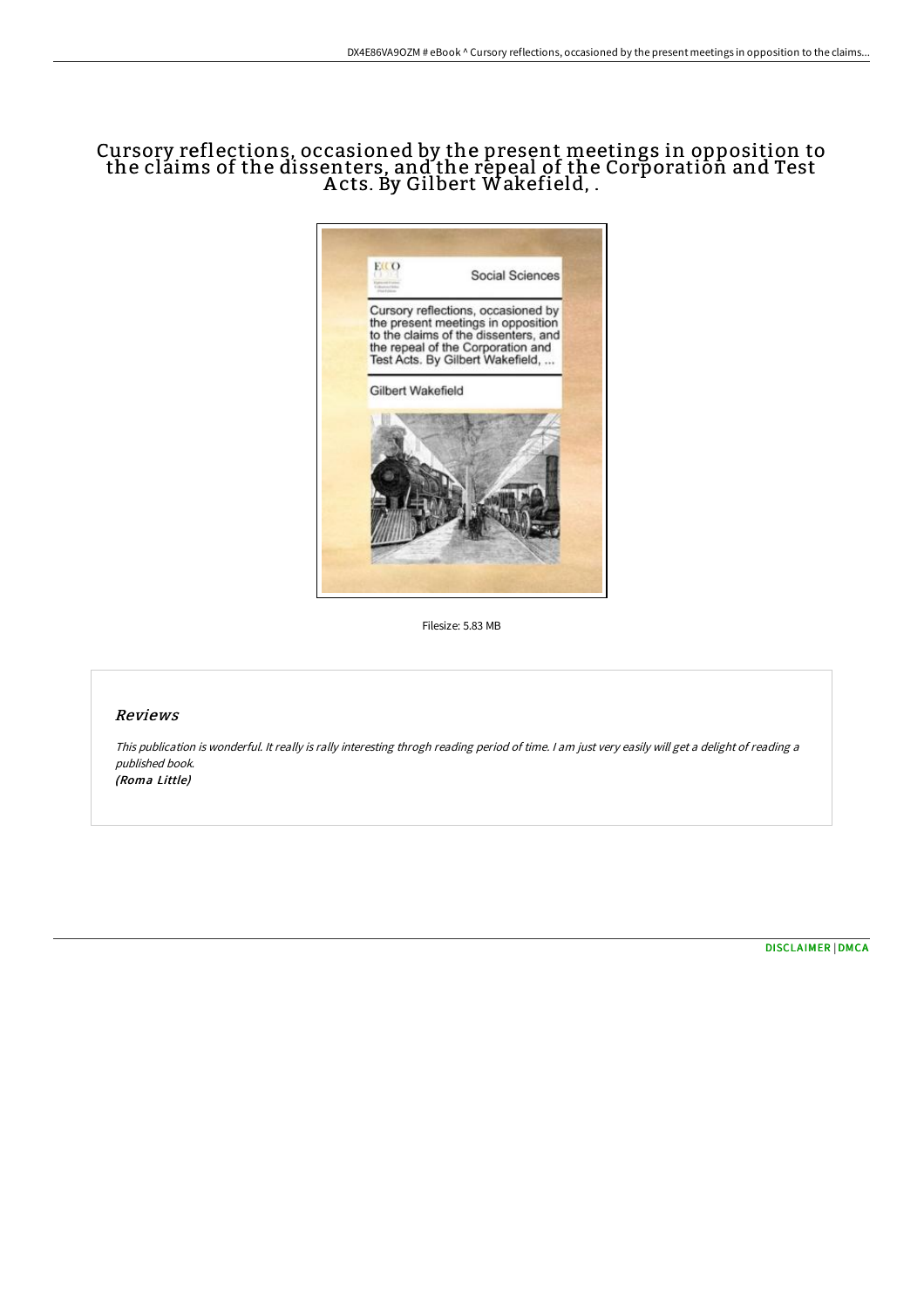## CURSORY REFLECTIONS, OCCASIONED BY THE PRESENT MEETINGS IN OPPOSITION TO THE CLAIMS OF THE DISSENTERS, AND THE REPEAL OF THE CORPORATION AND TEST ACTS. BY GILBERT WAKEFIELD, .



Gale ECCO, Print Editions. Paperback. Book Condition: New. This item is printed on demand. Paperback. 38 pages. Dimensions: 9.7in. x 7.4in. x 0.1in.The 18th century was a wealth of knowledge, exploration and rapidly growing technology and expanding record-keeping made possible by advances in the printing press. In its determination to preserve the century of revolution, Gale initiated a revolution of its own: digitization of epic proportions to preserve these invaluable works in the largest archive of its kind. Now for the first time these high-quality digital copies of original 18th century manuscripts are available in print, making them highly accessible to libraries, undergraduate students, and independent scholars. Delve into what it was like to live during the eighteenth century by reading the first-hand accounts of everyday people, including city dwellers and farmers, businessmen and bankers, artisans and merchants, artists and their patrons, politicians and their constituents. Original texts make the American, French, and Industrial revolutions vividly contemporary. The below data was compiled from various identification fields in the bibliographic record of this title. This data is provided as an additional tool in helping to insure edition identification: Bodleian Library (Oxford)N031150Birmingham : printed by J. Thompson; and sold by J. Deigton sic, No. 274, Holborn, London; also by W. Wilson, in Nottingham, and the Author, 1790. iv, 27, 1p. ; 8 This item ships from La Vergne,TN. Paperback.

 $\overline{\mathbf{R}}$ Read Cursory reflections, occasioned by the present meetings in opposition to the claims of the dissenters, and the repeal of the [Corporation](http://techno-pub.tech/cursory-reflections-occasioned-by-the-present-me.html) and Test Acts. By Gilbert Wakefield, . Online

**Download PDF Cursory reflections, occasioned by the present meetings in opposition to the claims of the** dissenters, and the repeal of the [Corporation](http://techno-pub.tech/cursory-reflections-occasioned-by-the-present-me.html) and Test Acts. By Gilbert Wakefield, .